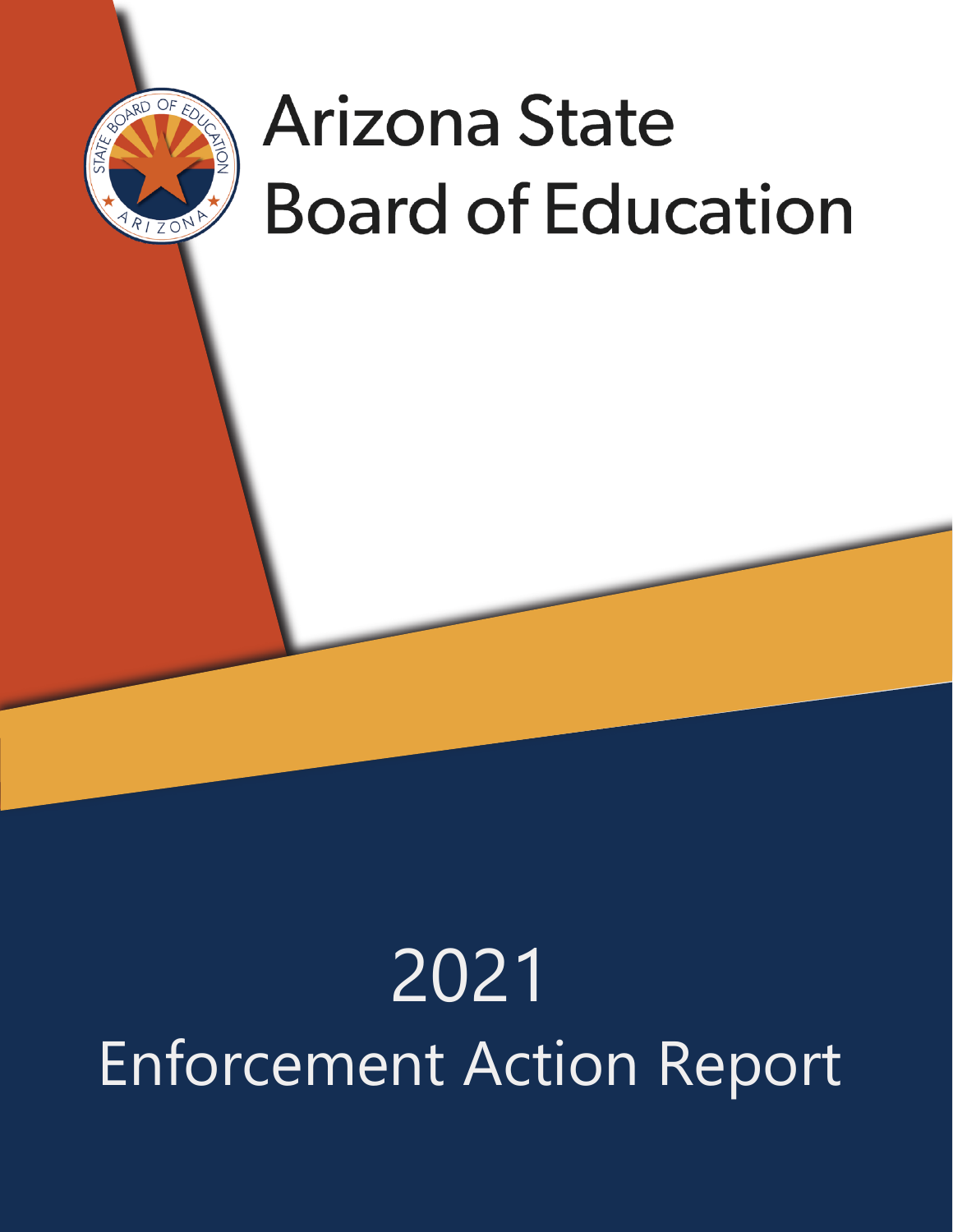## **Table of Contents**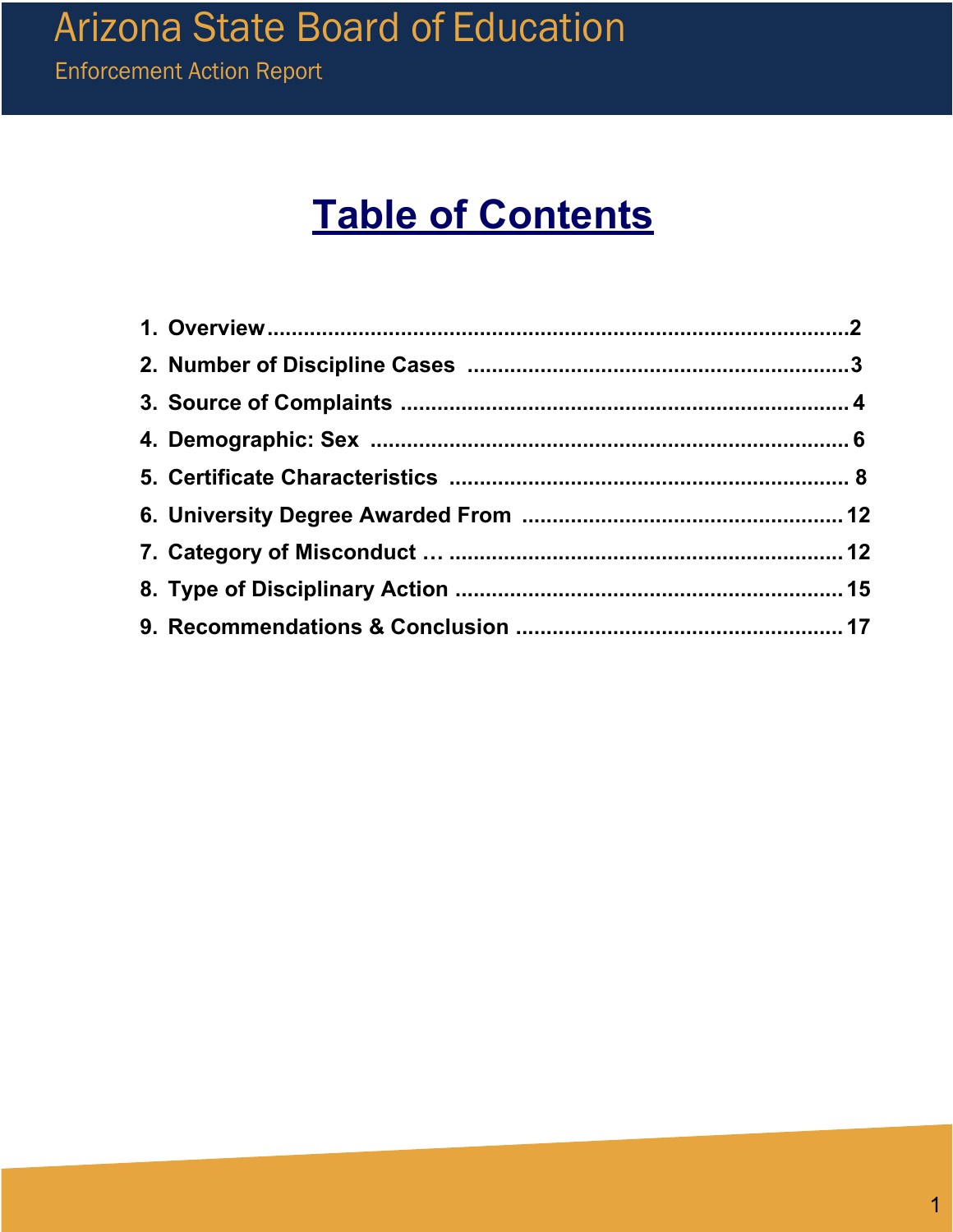#### **Purpose of the Enforcement Action Report**

School districts and many charter school networks require educators to be certified. Pursuant to A.R.S. § § 15-203(A)(14) and 15-203(A)(20), the State Board of Education (Board) is responsible for imposing discipline (Enforcement Actions) on educators, certificated and non-certificated, who have participated in unprofessional or immoral conduct. The 2021 Enforcement Action Report represents cases adjudicated by the Board and does not include allegations and current caseloads of the Board's Investigative Unit (IU).

Since 2017, staff has been analyzing the adjudicated case data and working with the Board to implement administrative and legislative changes to ensure student safety. For the purpose of this report, instances of unprofessional or immoral conduct are defined as "misconduct". The Board's Enforcement Action Database (EADB) contains all adjudicated cases from January 2012 through December 2021. The total number of cases tracked for the 2021 report is 1,107 (N). Staff tracked the source of report, the sex of the educator, the certificate held by the educator, the university in which the educator's degree was awarded, the category of the case, the type of Board discipline educators received and the rate of discipline for certificated educators.

#### **State Background**

According to the **FY2021 Annual Report of the Arizona Superintendent of Public Instruction**, over 188,000 educators have been certified in Arizona. Over 71,000 educators are employed in a district or charter school. Educator certification has a jurisdiction that spans fifteen counties, more than 200 districts and 400 charter holders and 14 Career and Technical Education Districts (CTED) with 259 CTED sites. These figures include charter and district operated Arizona Online Instruction (AOI) schools. The system serves 1.1 million Arizona students, of which, approximately 870,000 attend district schools, with 230,000 students attending charter schools<sup>1</sup>

#### **Educator Discipline Law Changes**

New legislation impacting Board oversight of educators became effective on September 29, 2021. The change to A.R.S. § 15-512 designates oversight authority of non-certificated educators to the Board and subjects non-certificated educators to the same disciplinary process, requirements and prohibitions as certificated educators.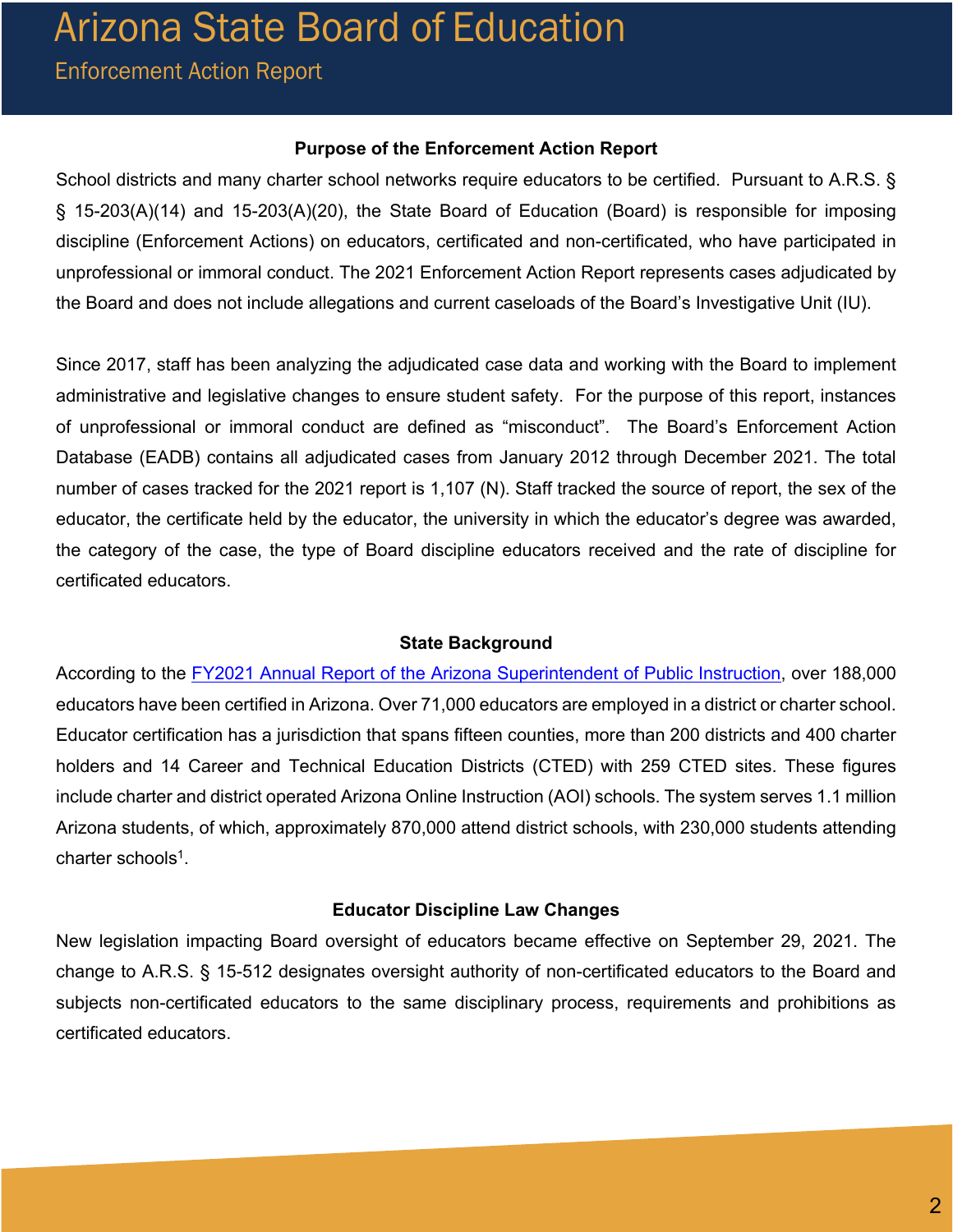As A.R.S. § 15-512 is recent, the 2021 Enforcement Action Report only contains data pertaining to certificated educators, as non-certificated educators reported to the Board after the effective date above have yet to be disciplined by the Board. All schools have the obligation to report immoral or unprofessional conduct of certificated and non-certificated educators to the Board's Investigative Unit.

Due to the same law change, there are prohibitions on schools hiring disciplined educators, both certificated and non-certificated. Educators in both categories who have surrendered to, been revoked or suspended by the Board cannot be employed in a school if the position requires a Fingerprint Clearance Card (FCC) and the educator has yet to be reinstated by the Board.

#### **Number of Cases**

The EADB tracks overall numbers of Enforcement Actions from January 2012 to December 2021. Every month after Board meetings, new Enforcement Action data is entered into the EADB for continued tracking and analysis.

**Exhibit 1** depicts the number of cases adjudicated between 2012 and 2021, as well as offers an expected forecast for 2022 of nearly 200 cases.



#### **Exhibit # 1**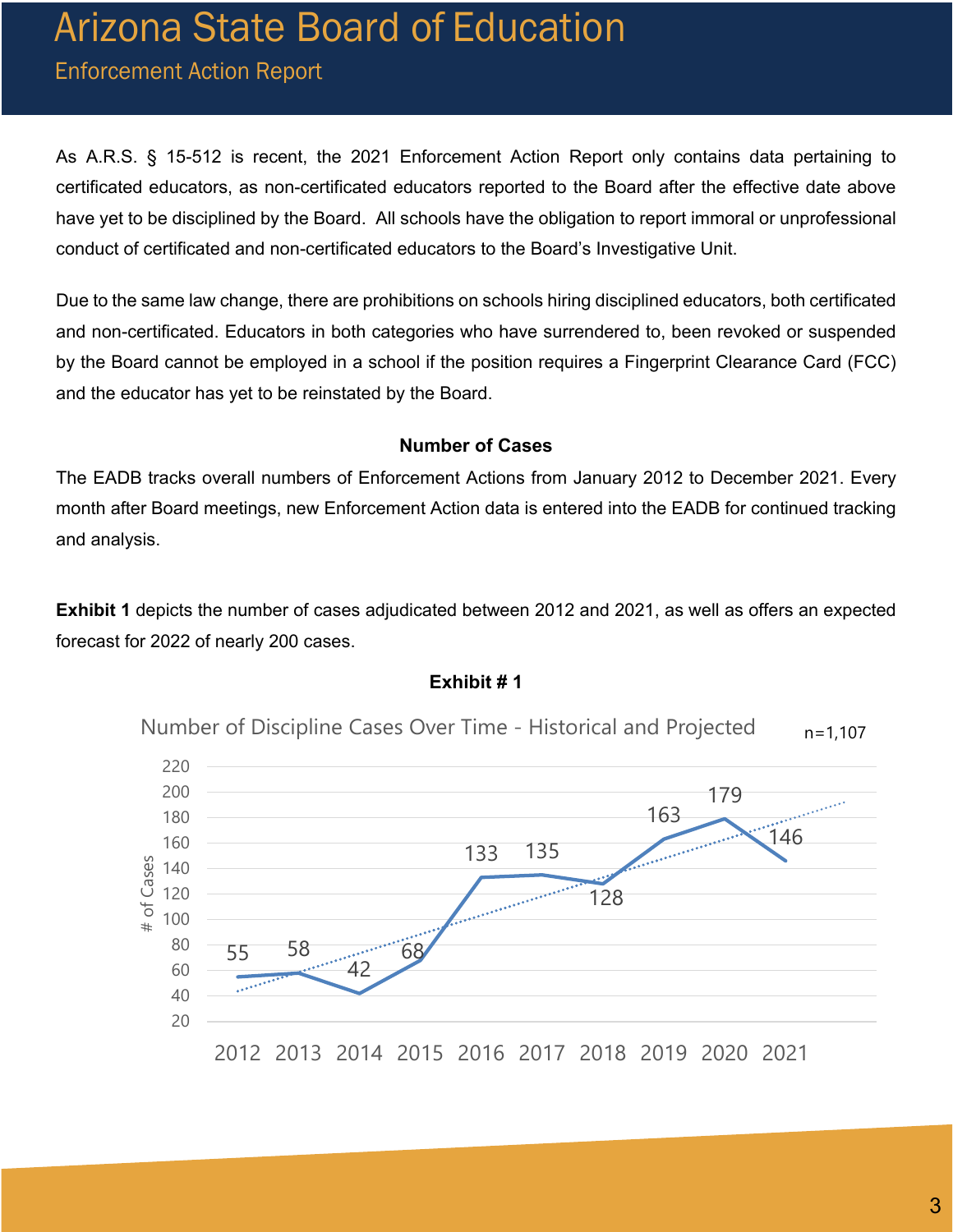As seen in **Exhibit 1,** the number of Enforcement Actions taken in 2012 (55) is a fraction of the number of Enforcement Actions taken in 2021 (146). The difference in these figures represents a 265% increase in instances of Enforcement Actions. Enforcement Actions from 2020 and 2021 are lower due to the pandemic and its effect on the scheduling of hearings.

Variables that contributed to increases in case adjudication include: expanded IU technical assistance and training with district and charter human resource representatives to ensure the timely and accurate reporting of educator misconduct to the IU, additional Assistant Attorney General resource allocations, Board policy and Arizona law changes and the development of policies, procedures and expectations within the IU and Board staff.

The 195% increase between 2015 and 2016 was due to the processing of a large backlog of cases, while the dip in 2018 is in response to a turnover at the Assistant Attorney General's Office. Growing trends in 2019 and 2020 represent the Board's administrative decision to fund an additional AAG to assist with the legal work of the Board and its Professional Practices Advisory Committee (PPAC), resulting in a significant increase in adjudicated cases. Board staff anticipates a steady processing of Enforcement Actions for 2022, on track to adjudicate at or above 200 cases.

#### **Source of Complaints**

Allegations of misconduct are reported to the Board's Investigative Unit and once an investigation is complete, complex complaint cases and application reviews are brought before the Board's Professional Practices Advisory Committee (PPAC). The PPAC hears the case and provides a recommendation of disciplinary action to the Board for final consideration. More information on the PPAC can be found on the Board's website: [https://azsbe.az.gov/educator-discipline.](https://azsbe.az.gov/educator-discipline)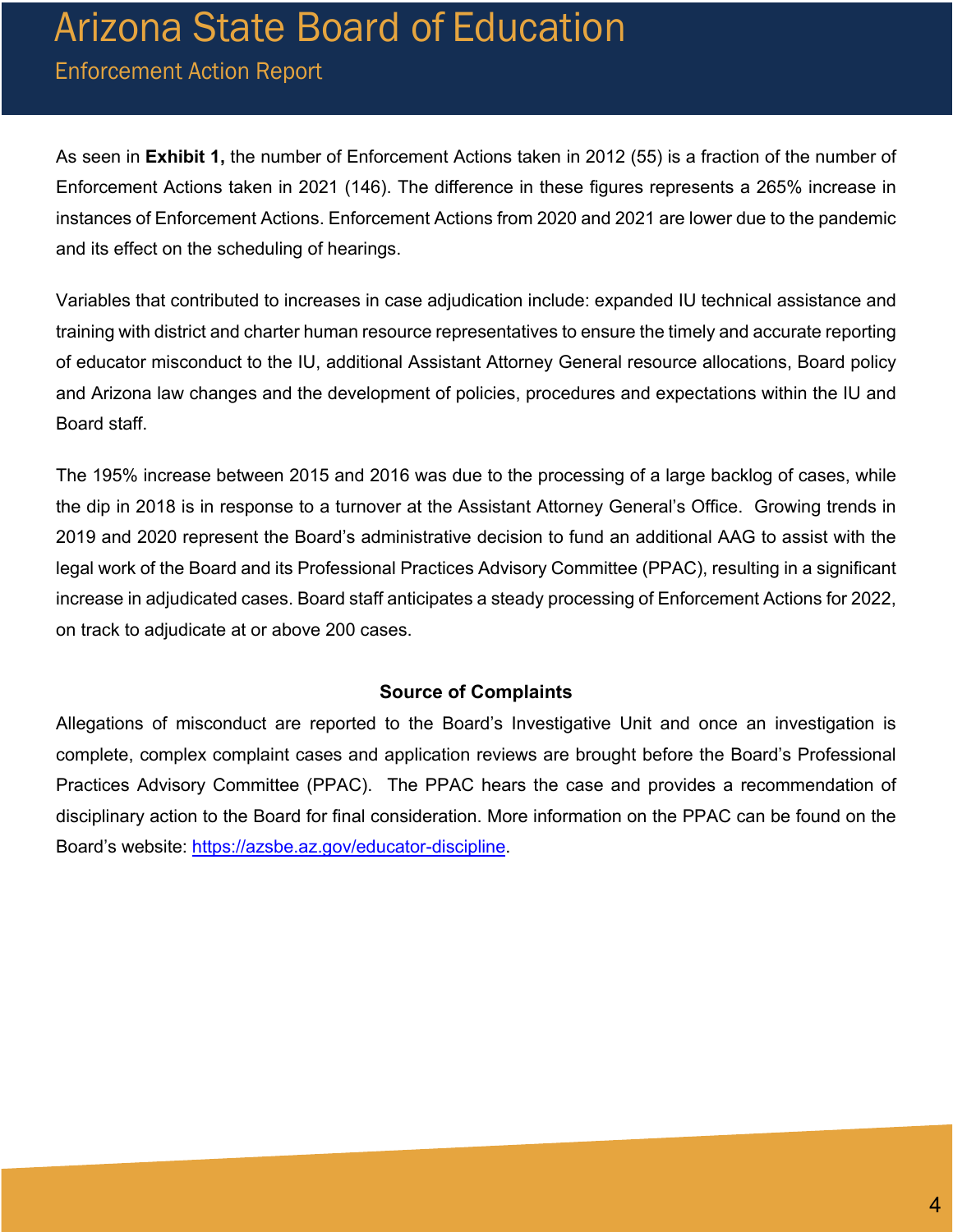**Exhibit 2** displays the sources of misconduct reports to the IU. The largest source of reports come from school officials (43%). Department of Public Safety (DPS) reports, through FCC suspension notices which typically occur as a result of an arrest, account for a third (33%) of adjudicated cases. Self-disclosures from certification applicants represent 11% of adjudicated cases, while the remaining 13% of cases come to the attention of the IU from sources such as parents, Google alerts, traditional media sources, social media, other state agencies and criminal justice systems and from the National Association of State Directors of Teacher Education and Certification (NASDTEC) database entries.



#### **Exhibit # 2**

When reviewing cases adjudicated in 2021, cases associated with a NASDTEC database entry increased by 4%, while reports from school officials represented 36% of all 2021 cases. DPS' FCC status updates remain constant at one third of all reports of 2021 cases.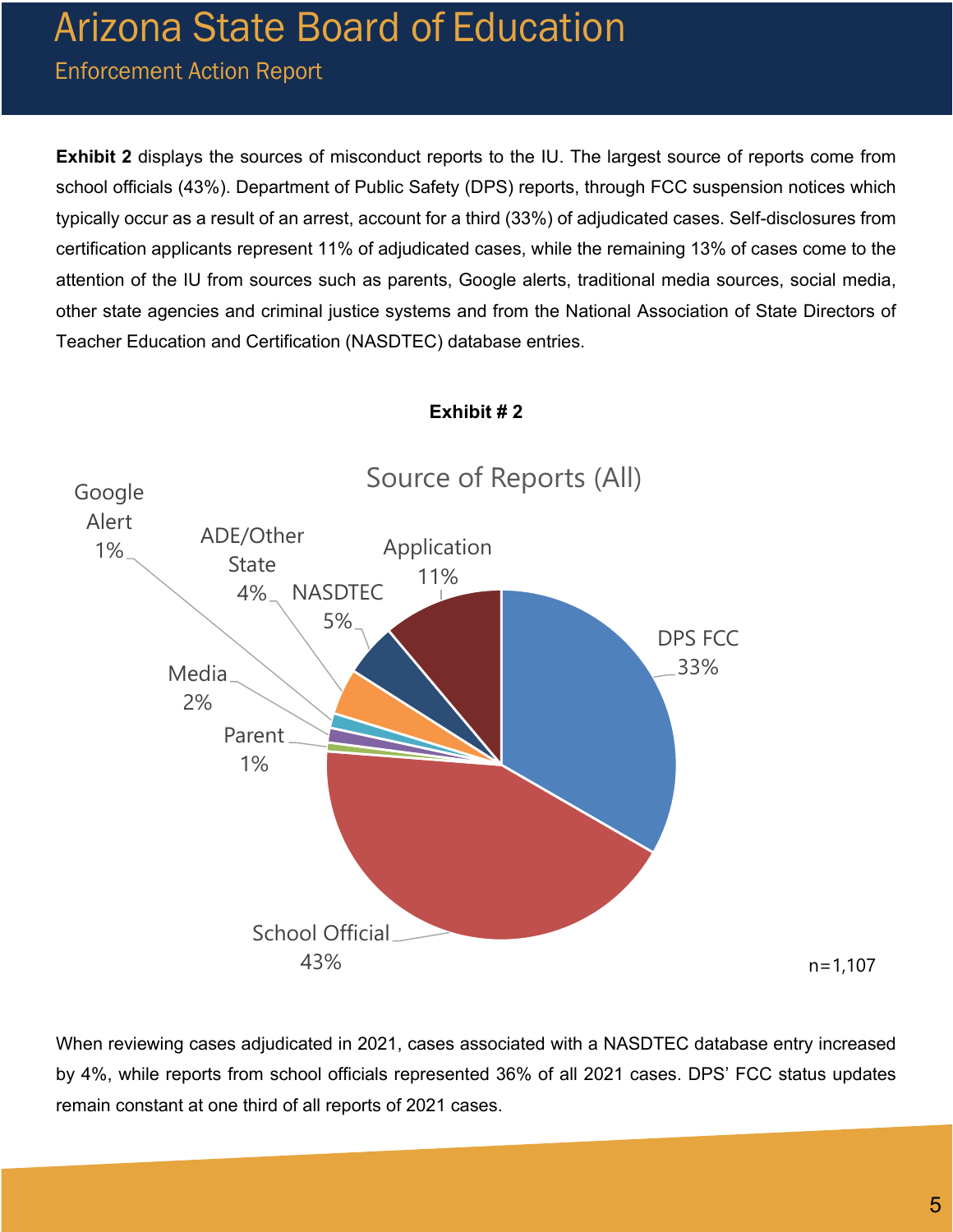#### **Demographic: Sex**

The total number of valid teaching certificates, as of December 2021, are broken out by sex in **Exhibit 3**. Certificate holders are mostly female, with a figure of 76%, while only 24% of Arizona educators are male.

| <b>All Issued Certs</b> |         |  |  |
|-------------------------|---------|--|--|
| <b>Total</b>            | 188,700 |  |  |
| Female                  | 142,545 |  |  |
| Male                    | 46,155  |  |  |

**Exhibit # 3** 

However, when looking at **Exhibit 4**, an opposite trend is apparent. Male educators represent 61% of Enforcement Actions, while only 39% of Actions involve women. There is no discernible trend over the measurement period (2012 to 2021), however data fluctuation is observed year over year as shown in **Exhibit 5.**





n=1,107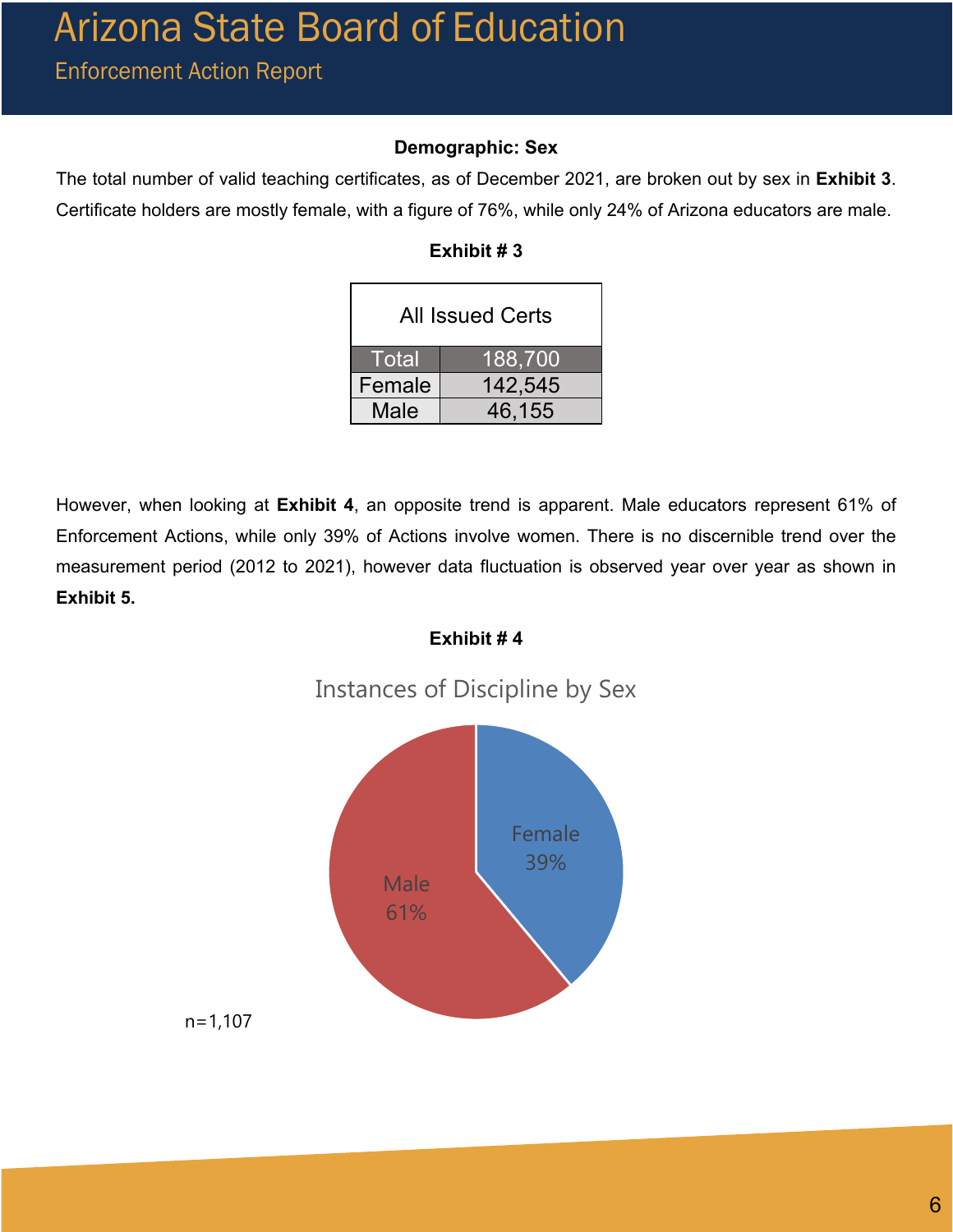## Arizona State Board of Education

### Enforcement Action Report



**Exhibit # 5**

An increase in female educators with Board discipline is seen in 2017 through 2019. It may be benficial to compare the demographics with the information presented in **Exhibit 13**: Discipline Cases by Category Over Time.

When analyzing the rate at which misconduct occurred by sex, the raw numbers from **Exhibit 4** were divided into the numbers of **Exhibit 3**. The results of this equation are shown in **Exhibit 6.**

**Exhibit # 6**

| <b>Rate of Discipline</b> |         |  |
|---------------------------|---------|--|
|                           |         |  |
| 0.00302<br>Female         |         |  |
| Male                      | 0.01465 |  |
| Total Rate                | 0.00587 |  |

Educator misconduct overall remains low, as during the ten-year period the Board has disciplined approximately 0.5% of certificated educators.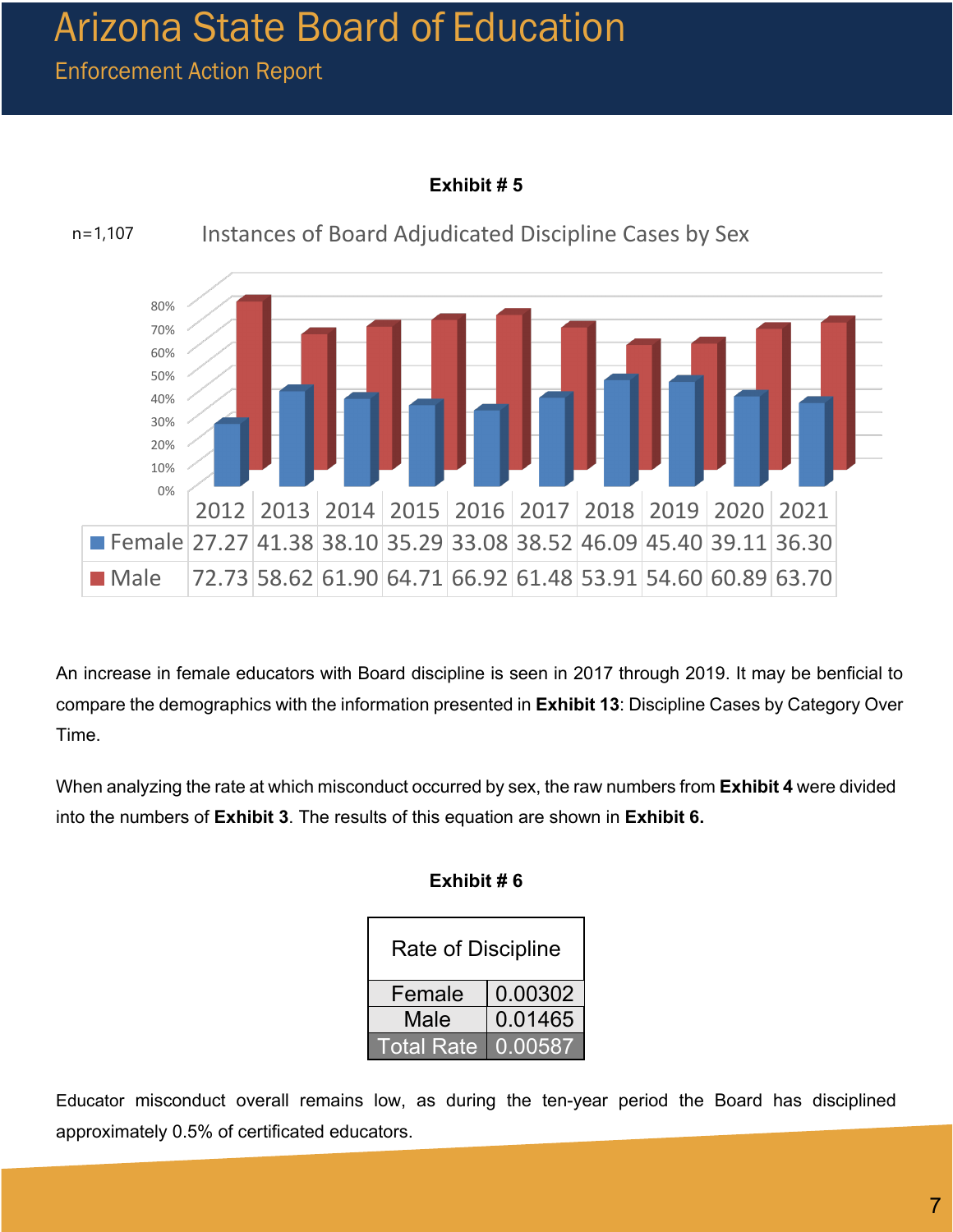Changes in the rate of discipline can be associated with caseload processing time and improved guidance on reporting misconduct, therefore, caution must be exercised when interpreting results to indicate the number of educators associated with misconduct. The figures from this study indicate that men are nearly five times more likely to commit misconduct than females.

#### **Certificate Type**

**Exhibits 7, 8 and 9** utilize Certificate Type, which is separated into 11 different categories. Applications are reviewed by the Board to determine if an individual is eligible to hold a certificate due to past history and therefore, individuals do not possess a certificate.

Certificate Type is as follows:

- 1. Any Administrative Role Certification (Administration)
- 2. Any Special Education Teaching Certification (SPED)
- 3. Any Behavioral Health Teaching Certification (Behavioral Health)
- 4. Any Elementary Education Teaching Certification (Elementary)
- 5. Any Secondary Education Teaching Certification (Secondary)
- 6. Any Career and Technical Education Teaching Certification (CTE)
- 7. Subject Matter Expert Certification (SME)
- 8. Substitute Teaching Certification (Substitute)
- 9. Emergency Teaching or Substitute Certification (Emergency Teaching)
- 10. Other Infrequent Types of Certification (Other): Arts/Music Education, Adult Education, Early Childhood Education, JROTC, Gifted Education
- 11. Applying for Any Certification (Application)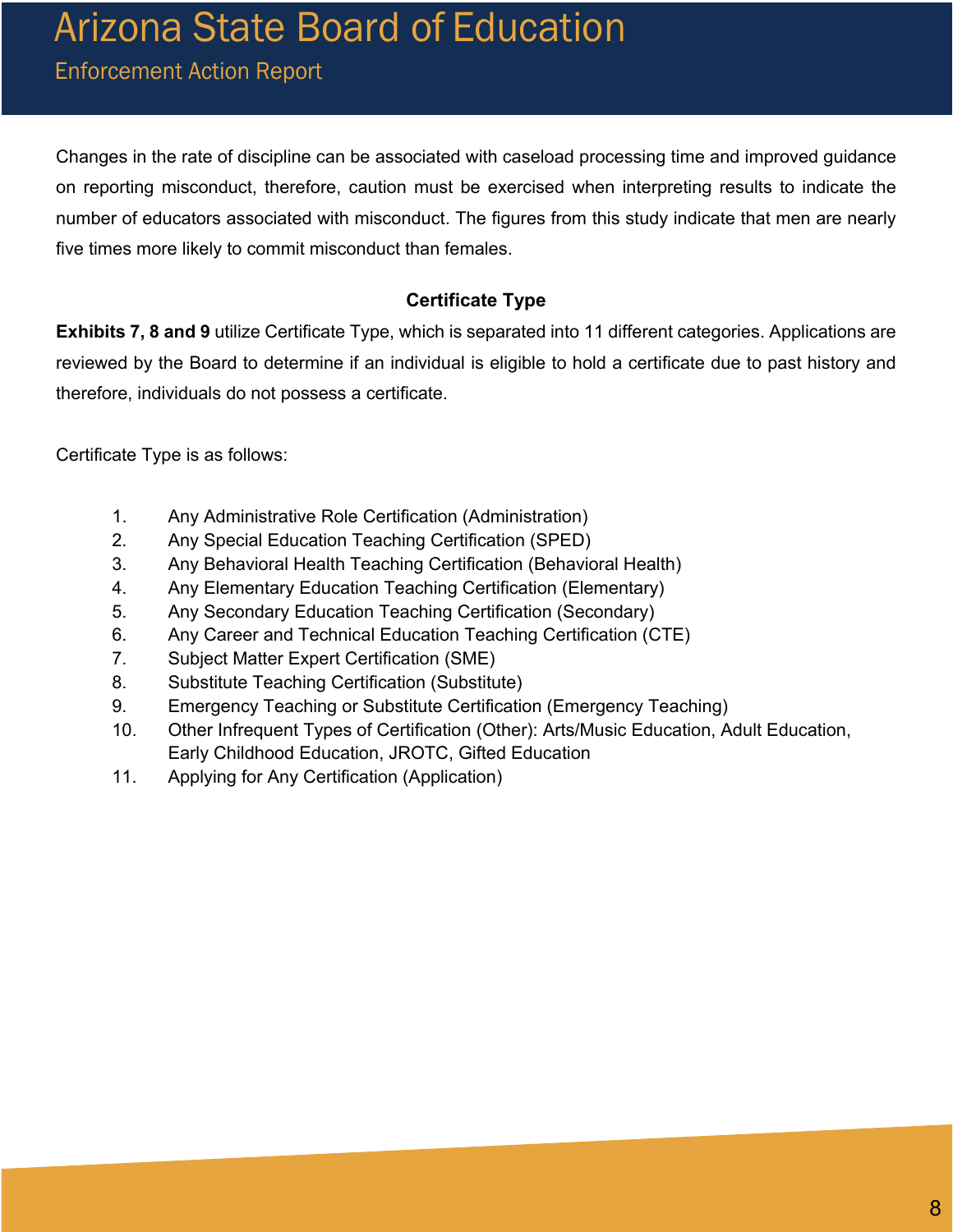**Exhibit 7** records the total number of all valid Arizona teaching certificates broken out by certificate held. This chart shows data for all certified educators, not just disciplined educators.

| <b>All Issued Certs</b>   |         |               |  |  |
|---------------------------|---------|---------------|--|--|
| <b>Certificate Type</b>   | N       | $\frac{9}{6}$ |  |  |
| Administration            | 11,812  | 6%            |  |  |
| <b>SPED</b>               | 19,426  | 10%           |  |  |
| <b>Behavioral Health</b>  | 9,200   | 5%            |  |  |
| Elementary                | 51,911  | 28%           |  |  |
| Secondary                 | 30,700  | 16%           |  |  |
| <b>CTE</b>                | 6,172   | 3%            |  |  |
| <b>SME</b>                | 2,314   | 1%            |  |  |
| Substitute                | 42,889  | 23%           |  |  |
| <b>Emergency Teaching</b> | 2,805   | 1%            |  |  |
| Other                     | 11,471  | 6%            |  |  |
| <b>Total</b>              | 188,700 | 100%          |  |  |

#### **Exhibit # 7**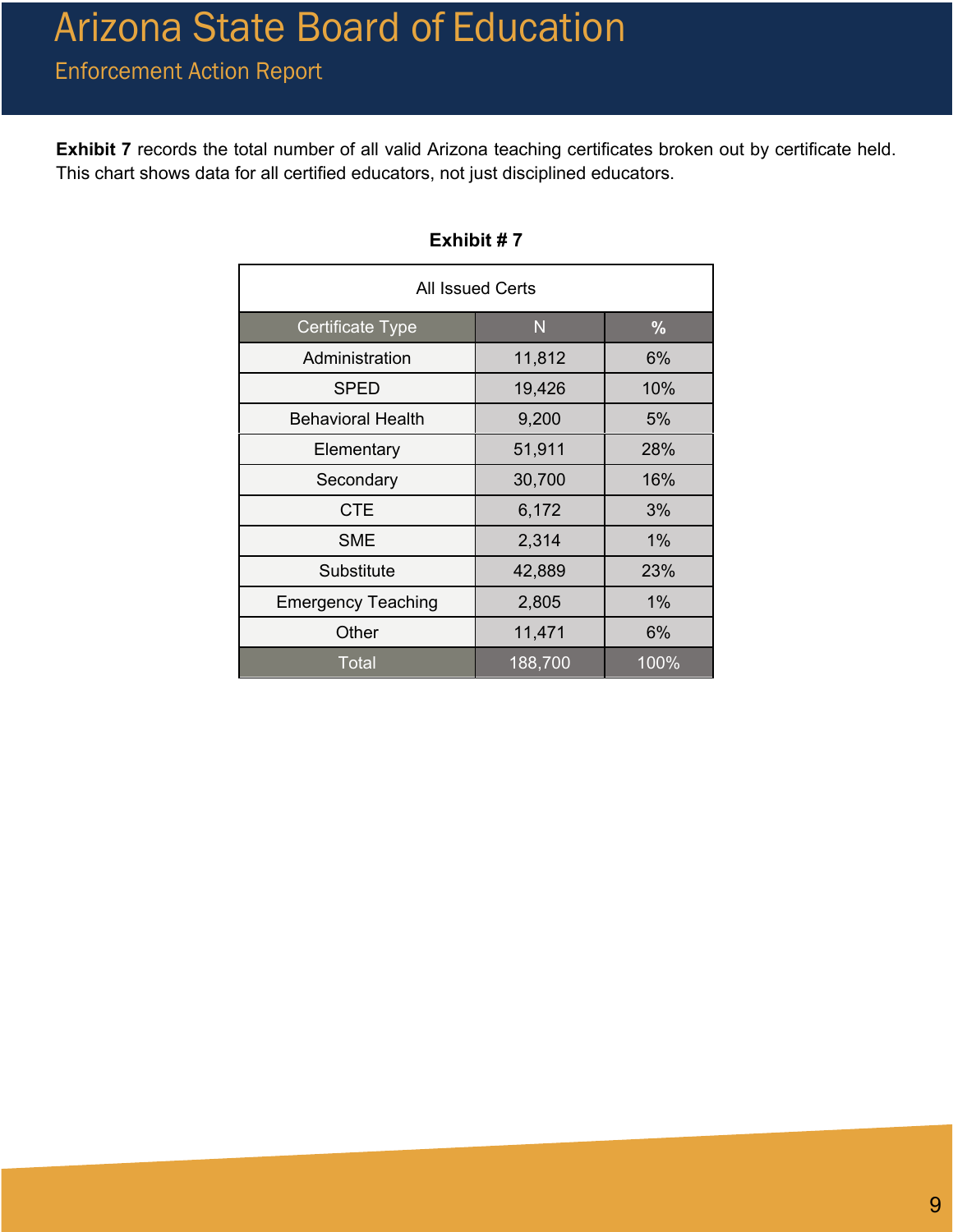**Exhibit 8** shows the type of certificate held at time of disciplinary action taken by the Board.



**Exhibit # 8**

Type of Certificate Held by Educator (All)

The largest disciplined group, representing more than one-fourth of the adjudicated cases, are educators with Secondary teaching certificates (28%). Educators with Elementary teaching certificates (19%), and educators with Substitute teaching certificates (18%) account for more than one third of all discipline cases.

By examining cases adjudicated in 2021, there are similar discipline rates for educators with Secondary, Elementary, Substitute, and SPED teaching certificates. In 2021, CTE represents 7% of all disciplined educators, while SME educators correspond to 4%.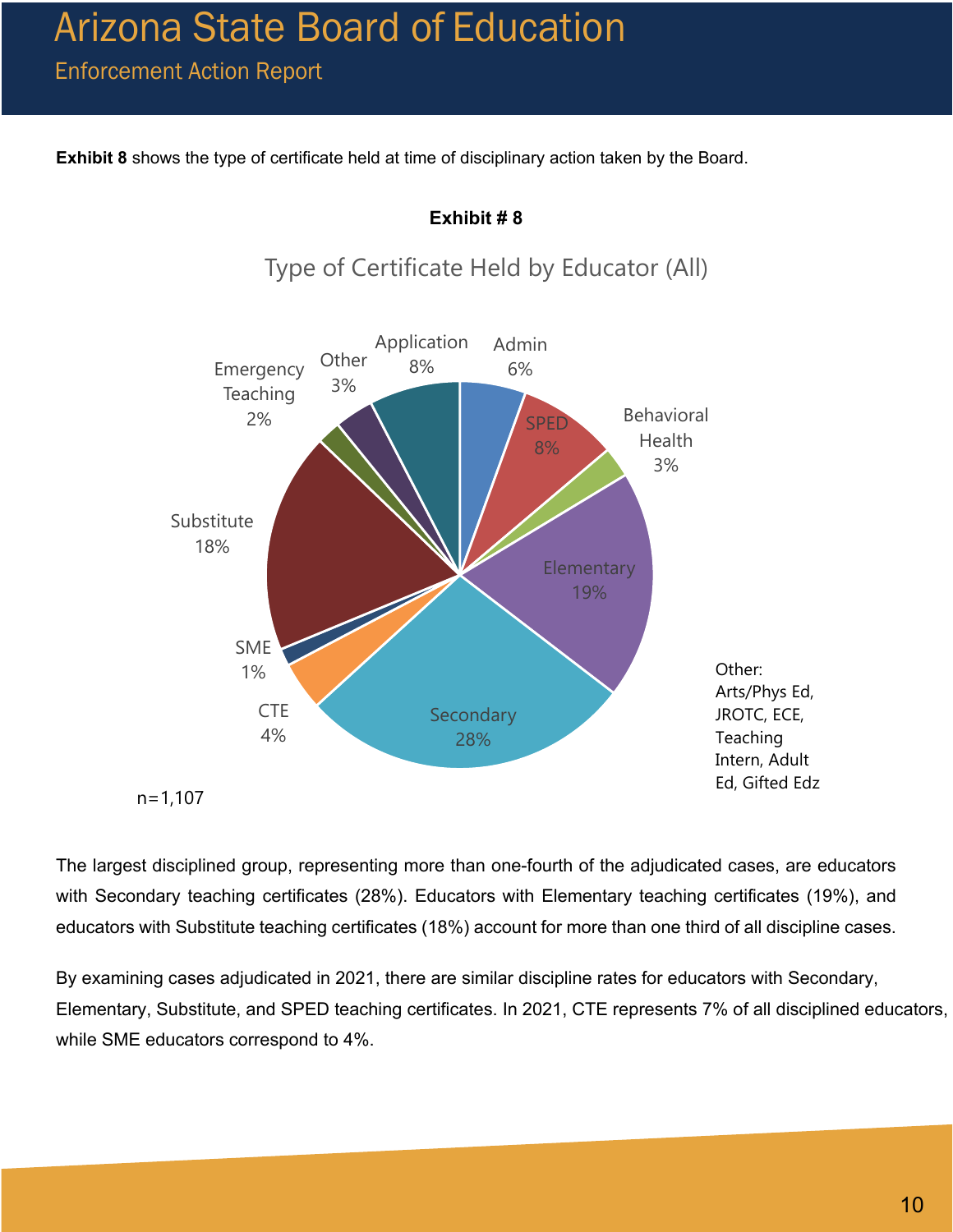When analyzing the rate at which misconduct occurred by certificate, the raw numbers from **Exhibit 7** were divided into the numbers of **Exhibit 8**. The results of this equation are shown in **Exhibit 9**.

| <b>Rate of Discipline</b> |         |  |  |
|---------------------------|---------|--|--|
| Administration            | 0.00516 |  |  |
| <b>Special Education</b>  | 0.00474 |  |  |
| <b>Behavioral Health</b>  | 0.00304 |  |  |
| Elementary                | 0.00406 |  |  |
| Secondary                 | 0.01003 |  |  |
| <b>CTE</b>                | 0.00729 |  |  |
| <b>SME</b>                | 0.00691 |  |  |
| Substitute                | 0.00476 |  |  |
| <b>Emergency Teaching</b> | 0.00784 |  |  |
| Other                     | 0.00314 |  |  |
| <b>Total Rate</b>         | 0.00542 |  |  |

#### **Exhibit # 9**

Please note: The total rate of discipline in **Exhibit 9** does not match the rate of discipline by sex in **Exhibit 6** due to first time applicant data (application) being included in **Exhibit 6**.

The rate of discipline is less than 1%, around 0.059%, for educators holding a teaching certificate.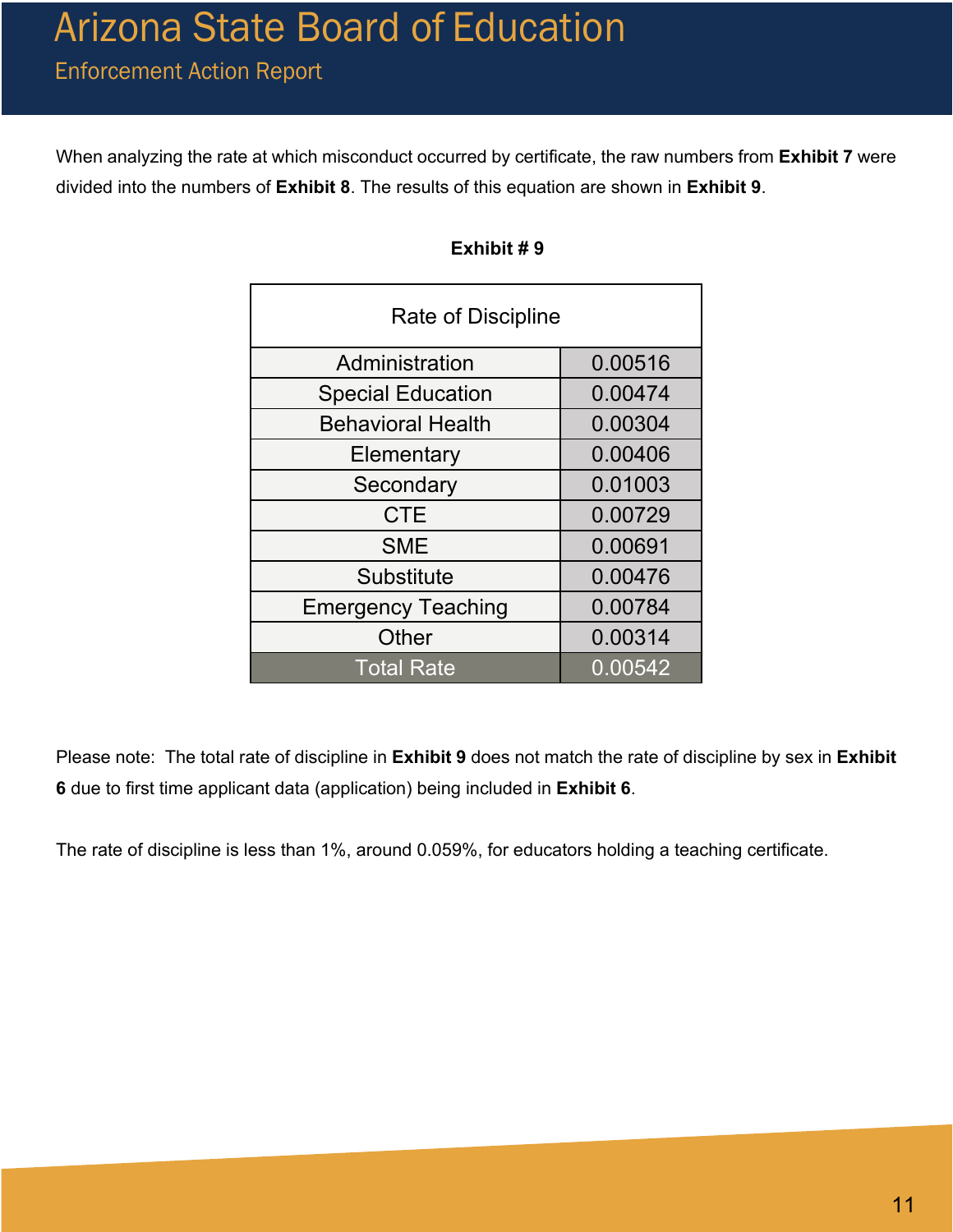#### **University Degree Awarded From**

Information was pulled from a sample size of 758, due to earlier adjudicated cases lacking the educational background of the applicant/educator. This data is outlined in **Exhibit 10.**



#### **Exhibit # 10**

Over 40% of all disciplined educator misconduct is attributed to "Out of State (OOS)" educators who completed their education in another state and moved to Arizona and obtained a certificate.

21%

#### **Category of Misconduct**

Complaints fall into five categories: sexual offenses, assault, substance abuse, fraud/theft and breach of contract. The largest share of Enforcement Actions result from sexual misconduct, which accounts for 38% of all Enforcement Actions imposed by the Board. Complaints resulting from substance abuse and assault follow, representing 23% and 20% of adjudicated cases respectively. The results are represented in **Exhibit 12** on the following page.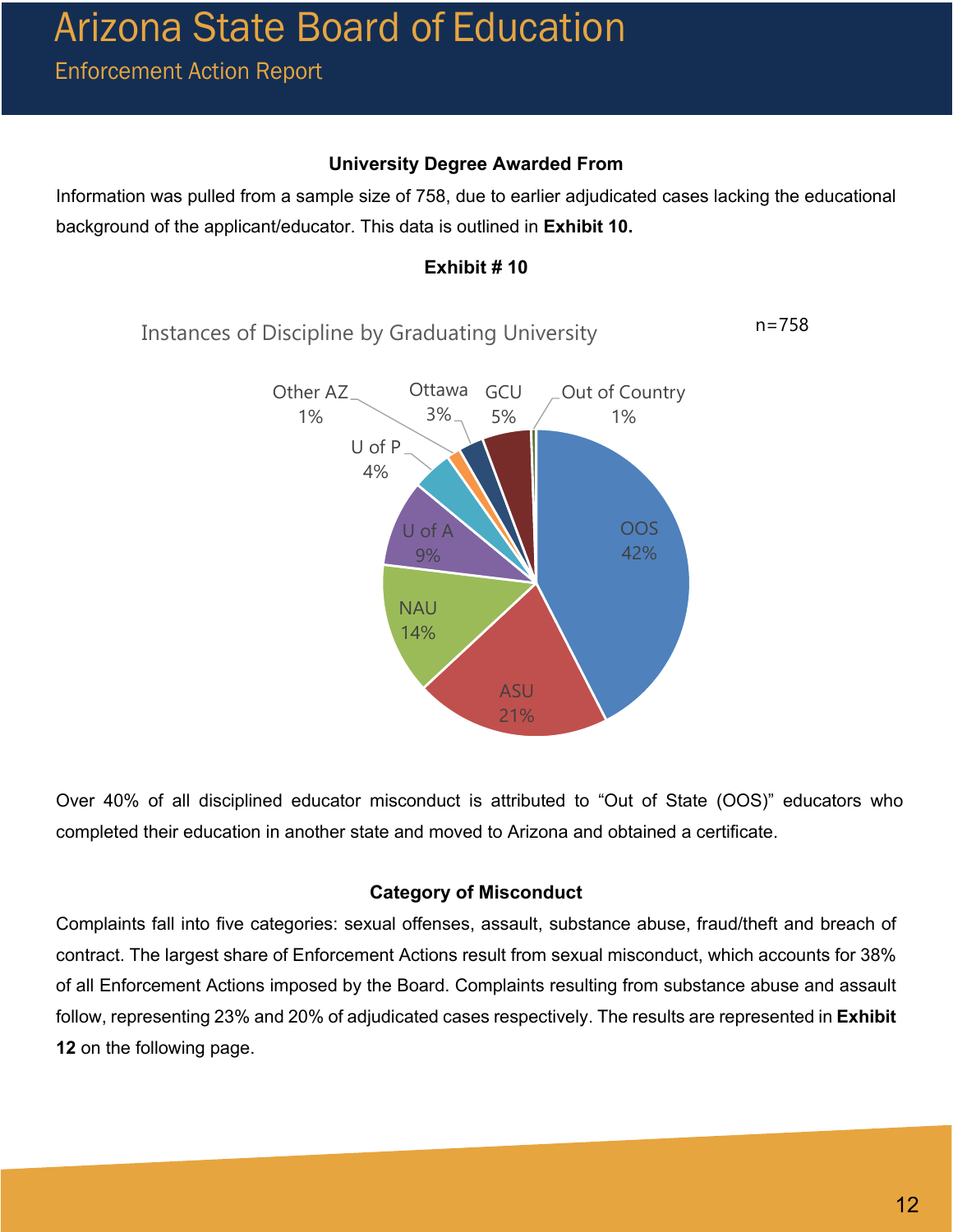From only the cases adjudicated in 2021, 37% of cases were associated with assault, followed by 32% associated with sexual misconduct. Substance abuse cases decreased to 14% of all of the 2021 cases.



#### **Exhibit # 11**

**Exhibit 12** shows how each category has fluctuated over time.



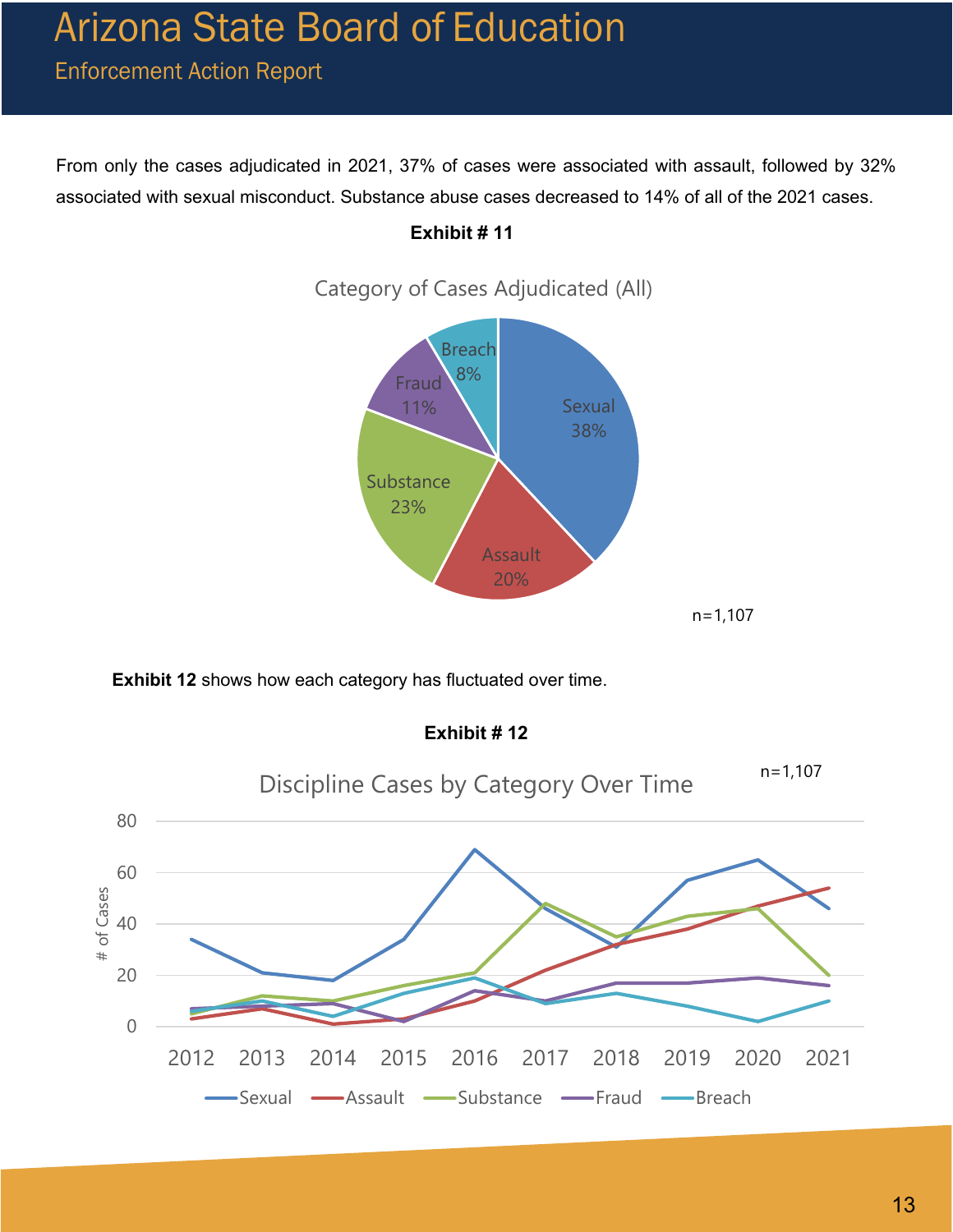#### **Category of Disciplinary Offense by Type of Certificate Held**

In **Exhibit 13** below, a cross-tabulation of the category of disciplinary action: 1: **Sexual**, 2: **Assault**, 3: **Substance Use**, 4: **Fraud** 5: **Breach of Contract** and type of certificate held at time of misconduct is produced.





Sexual misconduct represents over half of cases for educators holding Subject Matter Expert, CTE and Secondary teaching certificates. New applicants, Substitute, SPED, Elementary and Behavioral Health educators are less associated with sexual misconduct in cases adjudicated by the Board. One area to track further is the rate of assault cases for educators holding SPED and Elementary teaching certificates, as assault is represented at higher numbers within these certificates.

Please see the Appendix for more information on **Exhibit 13**.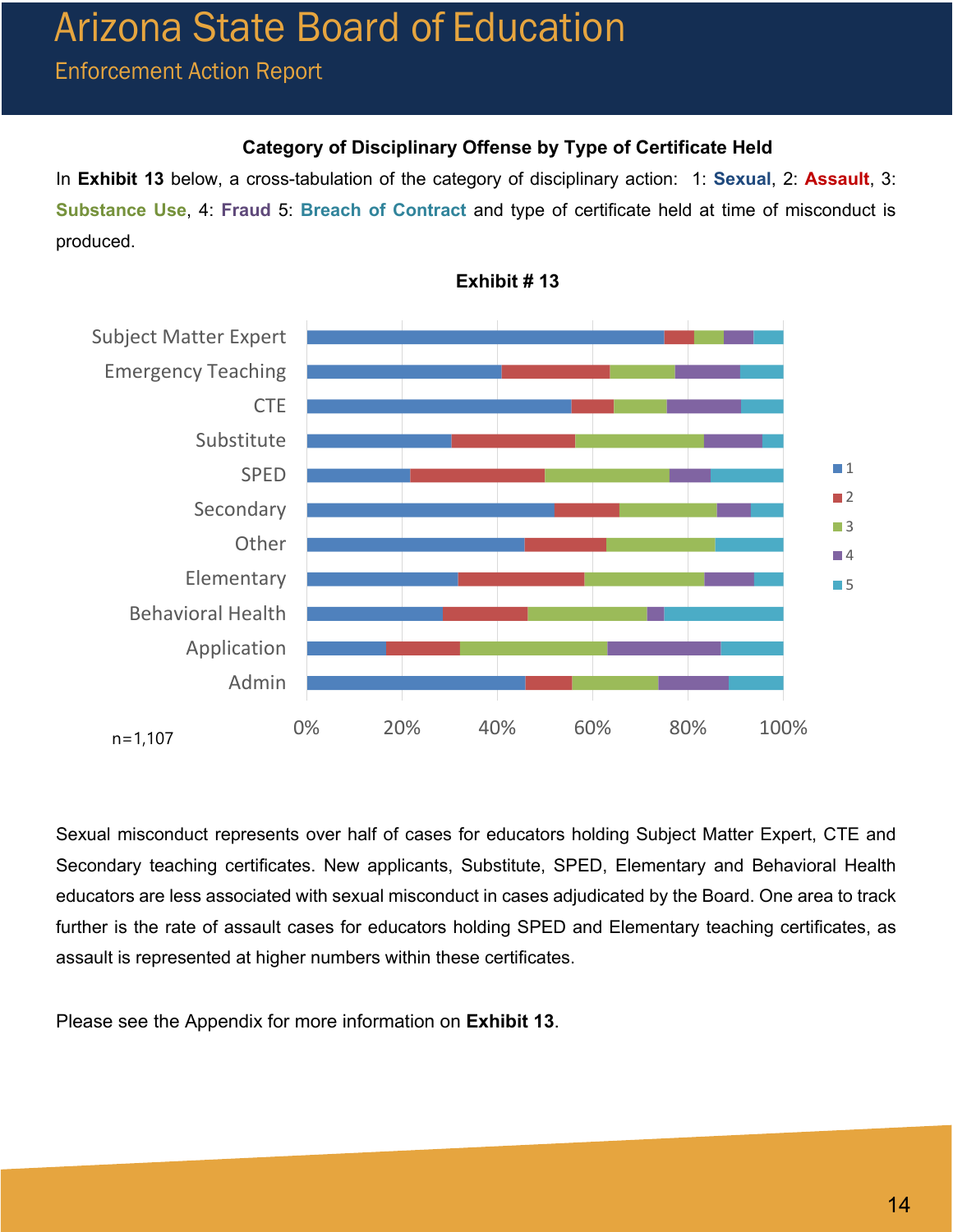#### **Type of Disciplinary Action**

The Board's disciplinary actions are represented in **Exhibit 14**. Included in these figures are negotiated settlement agreements (NSA), representing nearly 25% of adjudicated cases. NSAs can range in discipline from a Letter of Censure (LOC) to a five year suspension.

| <b>All Board Discipline</b>                            |       |  |  |
|--------------------------------------------------------|-------|--|--|
| <b>Total</b>                                           | 1,107 |  |  |
| Surrender                                              | 413   |  |  |
| Suspension                                             | 186   |  |  |
| A.R.S. § 15-550, 15-<br>534, R7-2-1307 or<br>R7-2-1309 | 130   |  |  |
| Revocation                                             | 129   |  |  |
| <b>Letter of Censure</b>                               | 88    |  |  |
| <b>Approve Application</b>                             | 83    |  |  |
| <b>Deny Application</b>                                | 54    |  |  |
| Other                                                  | 24    |  |  |

#### **Exhibit # 14**

"Other" discipline includes actions to dismiss disciplinary action, reject negotiated settlement agreements and decisions on requests for re-hearing consistent with appeal rights, all of which are determined by the Board.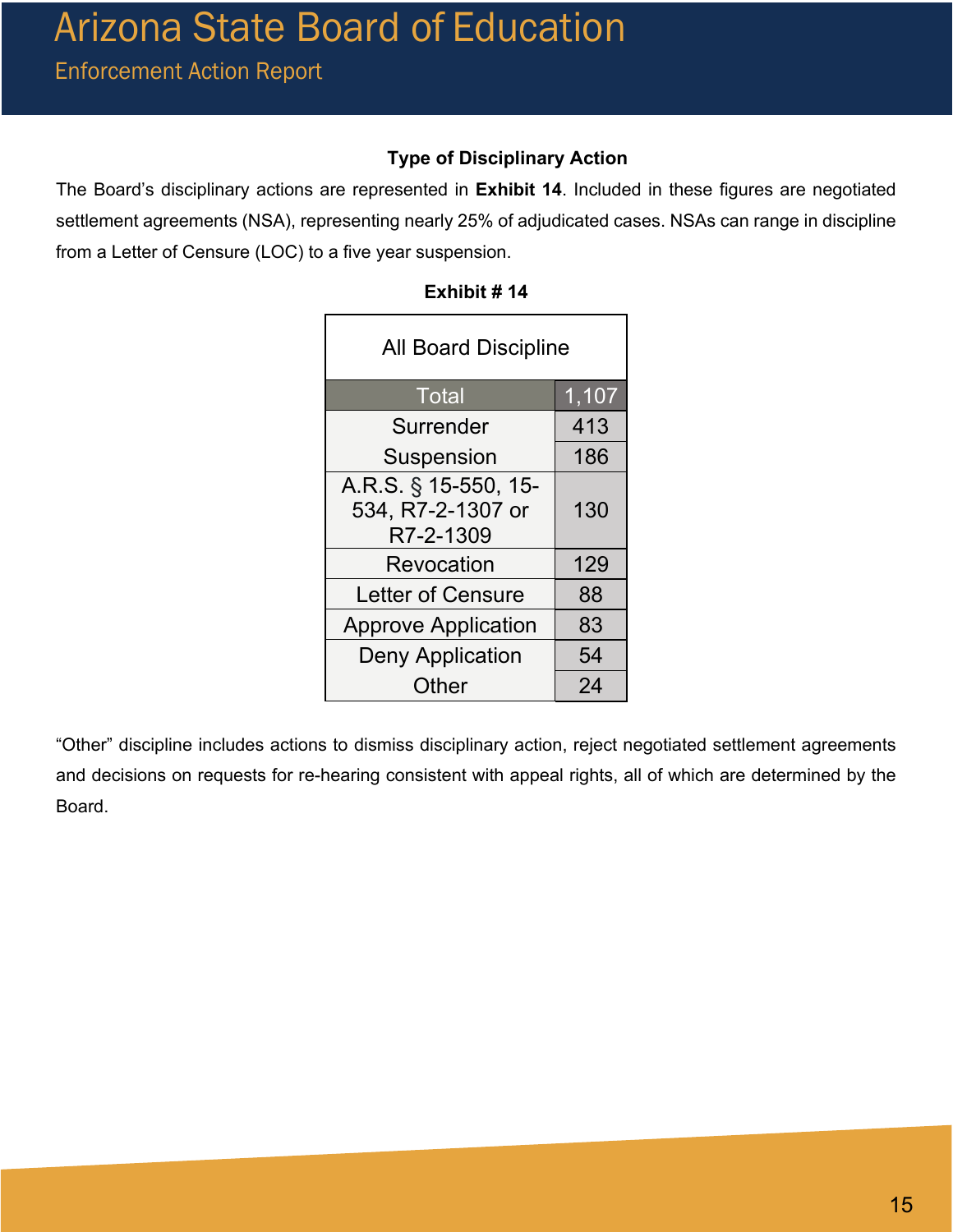**Exhibit 15** shows the type of discipline taken over the period of time tracking Enforcement Actions.

Suspensions of any time frame (generally six months to five years) and surrenders of teaching certificates increased from 2018 to 2020. Revocations follow the trend, exhibiting a higher climb from 2019 to 2020. Decreases in all areas in 2020 and 2021 can be attributed to a decrease in PPAC hearings, due to factors including hearing postponement, cancellation of hearings and difficulty in locating educators due to the pandemic. Increases in all disciplinary actions are expected in 2022.



#### **Exhibit # 15**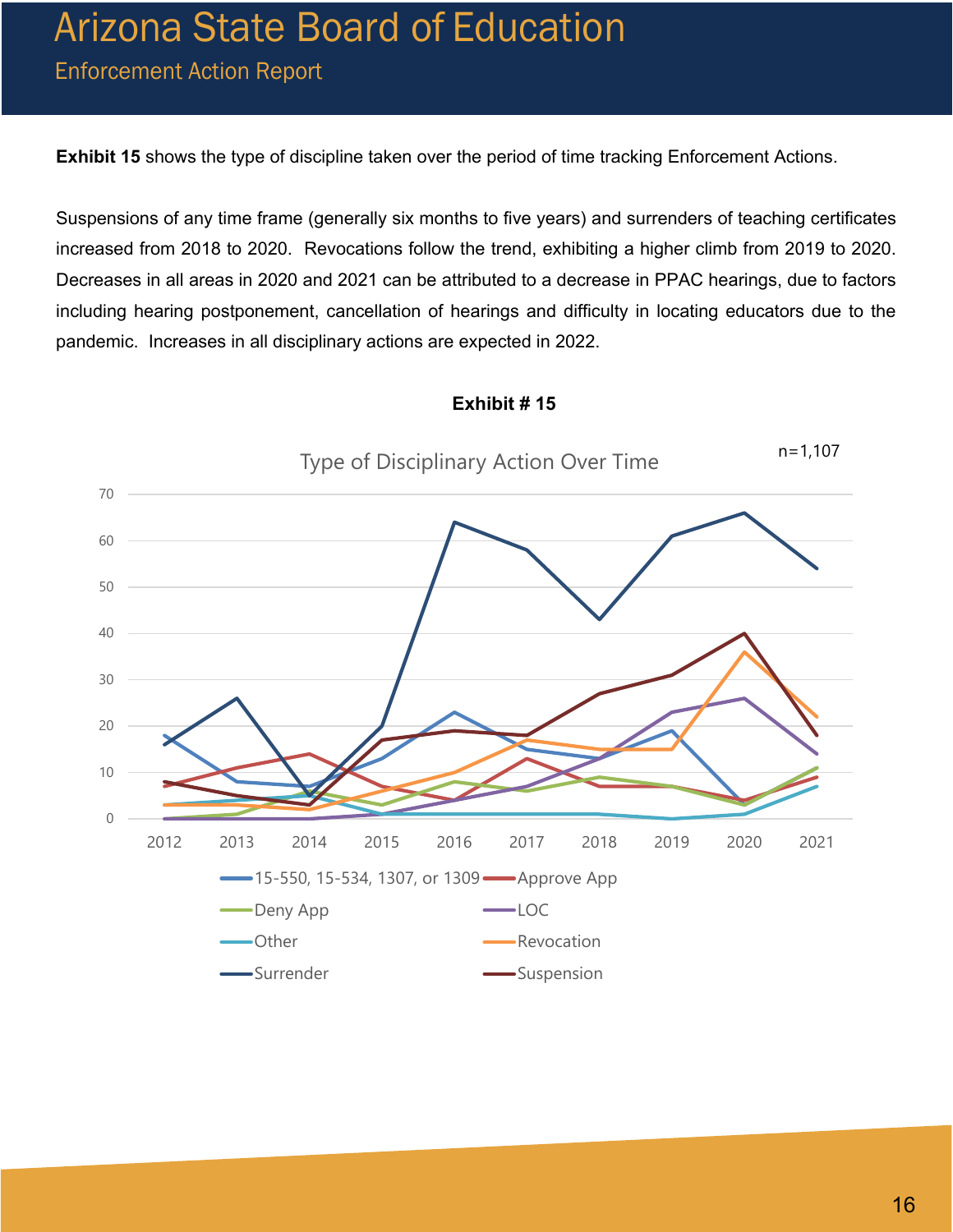#### **Recommendations**

Non-automatic misconduct reporting types, such as reports from districts, parents and the media all take place because of intended human intervention. Pursuant to A.R.S. § 15-514, school personnel are required to report instances of misconduct to the Board's Investigative Unit. As non-automatic reporting is subject to human error, it is imperative that the Board's staff continue to meet with school administrators and human resource directors in order to assist in the training of personnel on the processes schools must follow to be in accordance with the law.

While understanding that most educators will go their entire career without ever being disciplined by the Board, the data shows there is an opportunity for misconduct prevention through ethics and scenario training. Indeed, nearly two-thirds of disciplined educators did not attend an educator preparation program and most likely did not receive coursework or training in ethics or professionalism. The Board has approved one such course addressing professional practices for educators, NASDTEC's Model Code of Ethics course. Still, it is clear that all educators would benefit from such training as evidenced by the increasing number of cases in the state. The Board's FY 2023 budget request identifies a new position and funding that may be beneficial to creating free, Arizona case based training to help prevent misconduct from occurring.

Future reports will contain information pertaining to the implementation of A.R.S. § 15-512 and the data associated with the adjudication of non-certificated educators. Additionally, the Board will receive future recommendations, with supporting data based upon recent legislative changes and potential Board budget request implementations for FY2023, for future preventative measures to be taken by the Board.

#### **References**

(1) (FY2021) Annual Report of the Arizona [Superintendent](https://www.azed.gov/finance/reports) of Public Instruction